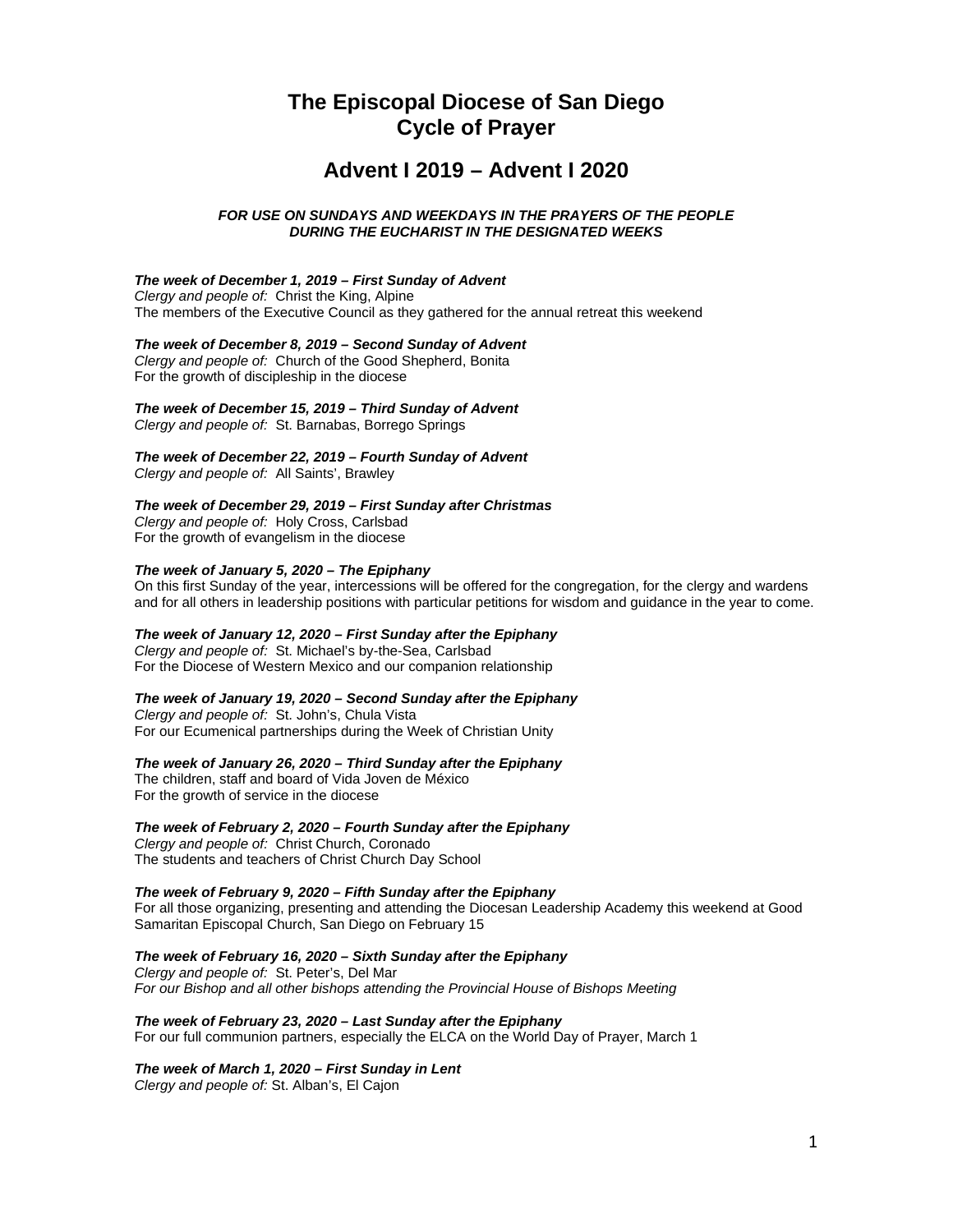#### *The week of March 8, 2020 – Second Sunday in Lent*

*Clergy and people of:* Sts. Peter and Paul, El Centro For Hispanic/Latino ministries throughout the diocese The students, teachers and staff of The Bishop's School, La Jolla For our Bishop and all other bishops attending the House of Bishops Spring Meeting

#### *The week of March 15, 2020 – Third Sunday in Lent*

*Clergy and people of:* St. Andrew the Apostle, Encinitas The children and teachers of St. Andrew's Preschool

## *The week of March 22, 2020 – Fourth Sunday in Lent*

*Clergy and people of:* Trinity, Escondido

#### *The week of March 29, 2020 – Fifth Sunday in Lent*

*Clergy and people of:* St. John's, Fallbrook For all who are discerning a call to holy orders

## *The week of April 5, 2020 – Sunday of the Passion: Palm Sunday*

*Clergy and people of:* Church of the Good Shepherd, Hemet For the clergy of the diocese as they gather to renew their ordination vows on Holy Tuesday For the Maundy Thursday Footwashing at the various locations on Thursday, April 9

#### *The week of April 12, 2020 – Easter Day*

*Clergy and people of:* St. Hugh of Lincoln, Idyllwild For all who are being baptized throughout the diocese

### *The week of April 19, 2020 – Second Sunday of Easter*

*Clergy and people of:* St. John's, Indio

## *The week of April 26, 2020 – Third Sunday of Easter*

*Clergy and people of:* St. James by-the-Sea, La Jolla For those who are preparing for ordination

#### *The week of May 3, 2020 – Fourth Sunday of Easter*

*Clergy and people of:* St. Andrew's, La Mesa The children and teachers of St. Andrew's Parish Day School

#### *The week of May 10, 2020 – Fifth Sunday of Easter*

*Clergy and people of:* St. Andrew's by-the-Lake, Lake Elsinore

#### *The week of May 17, 2019 – Sixth Sunday of Easter*

*Clergy and people of:* St. Philip the Apostle, Lemon Grove For all our retired clergy and their spouses; all clergy widows and widowers

### *The week of May 24, 2020 – Seventh Sunday of Easter*

*Clergy and people of:* St. Stephen's, Menifee The children and teachers of St. Stephen's Preschool

## *The week of May 31, 2020 – Day of Pentecost / Whitsunday*

*Clergy and people of:* St. Matthew's, National City For all military chaplains and all military ministries throughout the diocese

#### *The week of June 7, 2020 – First Sunday after Pentecost*

For the Anglican Communion and the ministries of all its provinces

#### *The week of June 14, 2020 – Second Sunday after Pentecost*

Intercessions are offered by each congregation for its own corporate life, clergy and lay leadership, and its organizations; and for the city and civic leadership in its community

## *The week of June 21, 2020 – Third Sunday after Pentecost*

For our President, for the leaders of the nations, and for all in authority

## *The week of June 28, 2020 – Fourth Sunday after Pentecost*

*Clergy and people of:* St. Margaret's, Palm Desert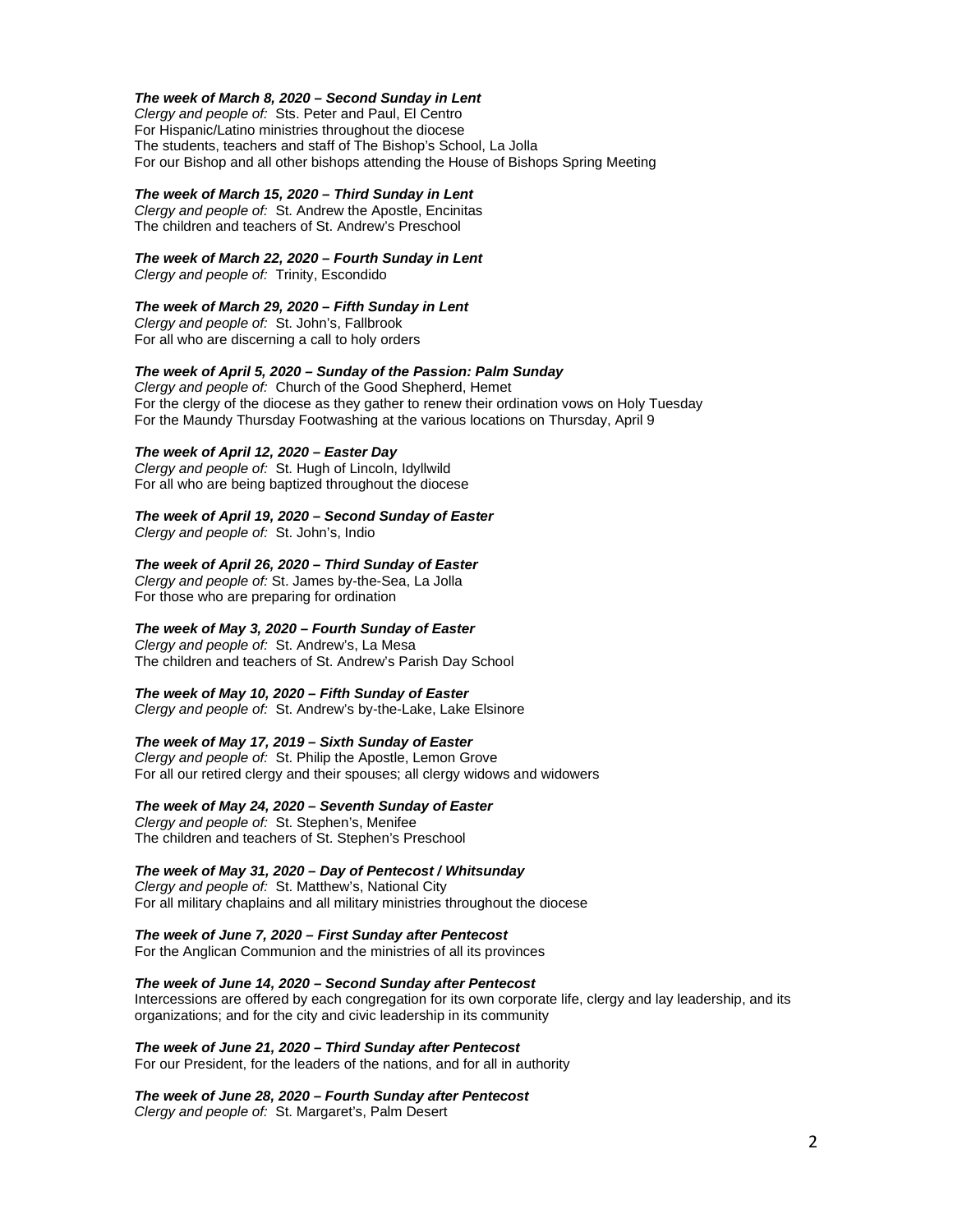#### *The week of July 5, 2020 – Fifth Sunday after Pentecost*

Clergy and people of: St. Paul in the Desert, Palm Springs For all congregations of the diocese in transition

## *The week of July 12, 2020 – Sixth Sunday after Pentecost*

*Clergy and people of:* St. Francis, Pauma Valley

## *The week of July 19, 2020 – Seventh Sunday after Pentecost*

*Clergy and people of:* St. Bartholomew's, Poway The children and teachers of St. Bartholomew's Preschool For our Bishop and all other bishops attending the Lambeth Conference

#### *The week of July 26, 2020 – Eighth Sunday after Pentecost*

*Clergy and people of:* St. Mary's in-the-Valley, Ramona For the growth of multi-cultural ministries in our diocese

#### *The week of August 2, 2020 – Ninth Sunday after Pentecost*

*Clergy and people of:* All Saints', San Diego The children and teachers of All Saints' Preschool

### *The week of August 9, 2020 – Tenth Sunday after Pentecost*

*Clergy and people of:* All Souls', San Diego Young Adult Ministry in the Diocese

#### *The week of August 16, 2020 – Eleventh Sunday after Pentecost*

*Clergy and people of:* Good Samaritan, San Diego For the faculty and students of the EDSD School for Ministry as they prepare for the fall semester

#### *The week of August 23, 2020 – Twelfth Sunday after Pentecost*

*Clergy and people of:* St. Andrew's by-the-Sea, San Diego The children and teachers of St. Andrew's Preschool

#### *The week of August 30, 2020 – Thirteenth Sunday after Pentecost*

*Clergy and people of:* St. David's, San Diego The children and teachers of St. David's Preschool

## *The week of September 6, 2020 – Fourteenth Sunday after Pentecost*

*Clergy and people of:* St. Dunstan's, San Diego

## *The week of September 13, 2020 – Fifteenth Sunday after Pentecost*

*Clergy and people of:* St. Luke's, San Diego For our Ecumenical partnerships on the International Day of Prayer for Peace, September 21

#### *The week of September 20, 2020 – Sixteenth Sunday after Pentecost Clergy and people of:* St. Mark's, San Diego

Diocesan Institutions & Organizations – The Bishop's School, Episcopal Community Services, Jubilee Centers

## *The week of September 27, 2020 – Seventeenth Sunday after Pentecost*

*Clergy and people of:* St. Paul's Cathedral, San Diego Our diocesan clergy as they gather for Clergy Conference this week

### *The week of October 4, 2020 – Eighteenth Sunday after Pentecost*

*Clergy and people of:* St. Timothy's, San Diego Diocesan Institutions & Organizations – Camp Stevens, RefugeeNet, the Mission to Seafarers, Vida Joven

## *The week of October 11, 2020 – Nineteenth Sunday after Pentecost*

*Clergy and people of:* Grace, San Marcos Executive Council, Standing Committee, Commission on Ministry, Diocesan Committees and Ministries

## *The week of October 18, 2020 – Twentieth Sunday after Pentecost*

*Clergy and people of:* St. Columba's, Santee Dioceses of Province VIII: Alaska, Arizona, California, Eastern Oregon, El Camino Real, Hawaii